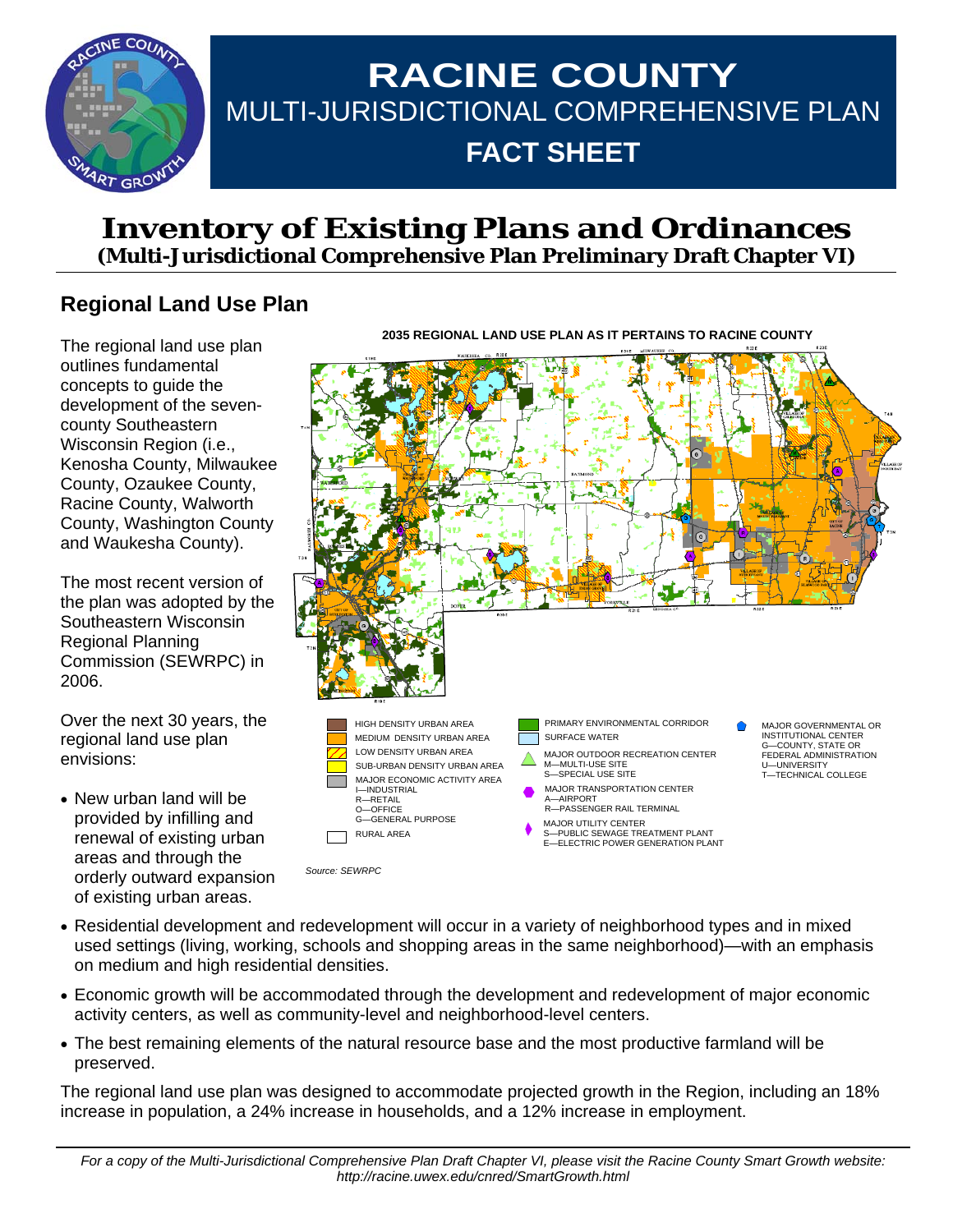# **Regional Transportation System Plan**

The regional transportation system plan provides a vision for, and guide to, transportation system development in the Southeastern Wisconsin Region for the next 20 years, including plans for:

#### **Public Transit**

The plan envisions significant improvement and expansion of public transit in Southeastern Wisconsin, particularly in the more densely populated areas. In Racine, this includes:

- Expansion of fixed-route public transit service
- Increase in rapid transit bus route service between Racine and Milwaukee, ultimately upgrading to commuter rail service between Kenosha, Racine and Milwaukee

### **Bicycle and Pedestrian Facilities**

The plan recommends:

- Facilities for bicycle travel be considered and implemented as the Region's surface arterial street system is resurfaced and reconstructed, including bicycle lanes, widened outside travel lanes, widened shoulders or separate bicycle paths
- A system of off-road bicycle paths to connect cities and villages with a population of 5,000 or more
- County and local governments prepare bicycle system plans for their jurisdictions to refine the regional plan
- Sidewalks in urban portions of the Region

#### **Transportation Systems Management**

The plan outlines measures to manage existing transportation facilities to their maximum capacity and efficiency, including installing ramp-meters at all freeway on-ramps; providing variable message signs on the entire freeway system and on surface arterials leading to the most heavily used on-ramps; expanding the closed-circuit television network to the entire regional freeway system; enhancing reference markers on the entire regional freeway system; and the evaluation and expansion of crash investigation sites to better serve the regional freeway system.

#### **Travel Demand Management**

This includes measures to reduce travel, or to shift travel to alternative times and routes, such as: development or expansion of carpool lanes; park-ride lots; transit information and marketing; transit pricing; and personal vehicle pricing.

#### **Arterial Streets and Highways**

Under the plan, in 2035, there would be about 441 miles of arterial streets and highways in Racine County.

- Approximately 389 miles are recommended to be resurfaced and reconstructed to same capacity
- Approximately 32 miles are recommended for widening
- Approximately 24 miles are proposed new arterial facilities

## **Regional Airport System Plan**

This plan recommends a coordinated set of 11 public-use airport facilities and service improvements to serve the commercial, business, personal, and military aviation needs of the Region. Three airports in the Racine County planning area— Burlington Municipal, John H. Batten, and Sylvania Municipal — are included in the plan.

## **Regional Parks & Open Space Plan and Natural Areas Plan**

The regional parks and open space plan was first adopted by SEWRPC in 1977, and consists of an open space preservation element and an outdoor recreation element. It provides recommendations for the preservation of primary environmental corridors, and for large parks, recreation corridors, and water access facilities. This plan has been refined and updated at the county-level, most recently in 2001.

The natural areas plan, adopted as an amendment to the park and open space plan in 1997, identifies the most significant remaining natural areas, critical species habitats, geological sites, and archaeological sites in the Region, and recommends measures for their protection and management.

## **Water Quality Management Plan**

In 1979, SEWRPC adopted a regional water quality management plan to achieve clean and healthy surface waters, including the elements: land use, point source pollution abatement, nonpoint source pollution abatement, sludge management, and water quality monitoring. The point source abatement element has particular importance to land use planning, as it recommends major sewerage conveyance and treatment facilities and identifies planned sewer service areas.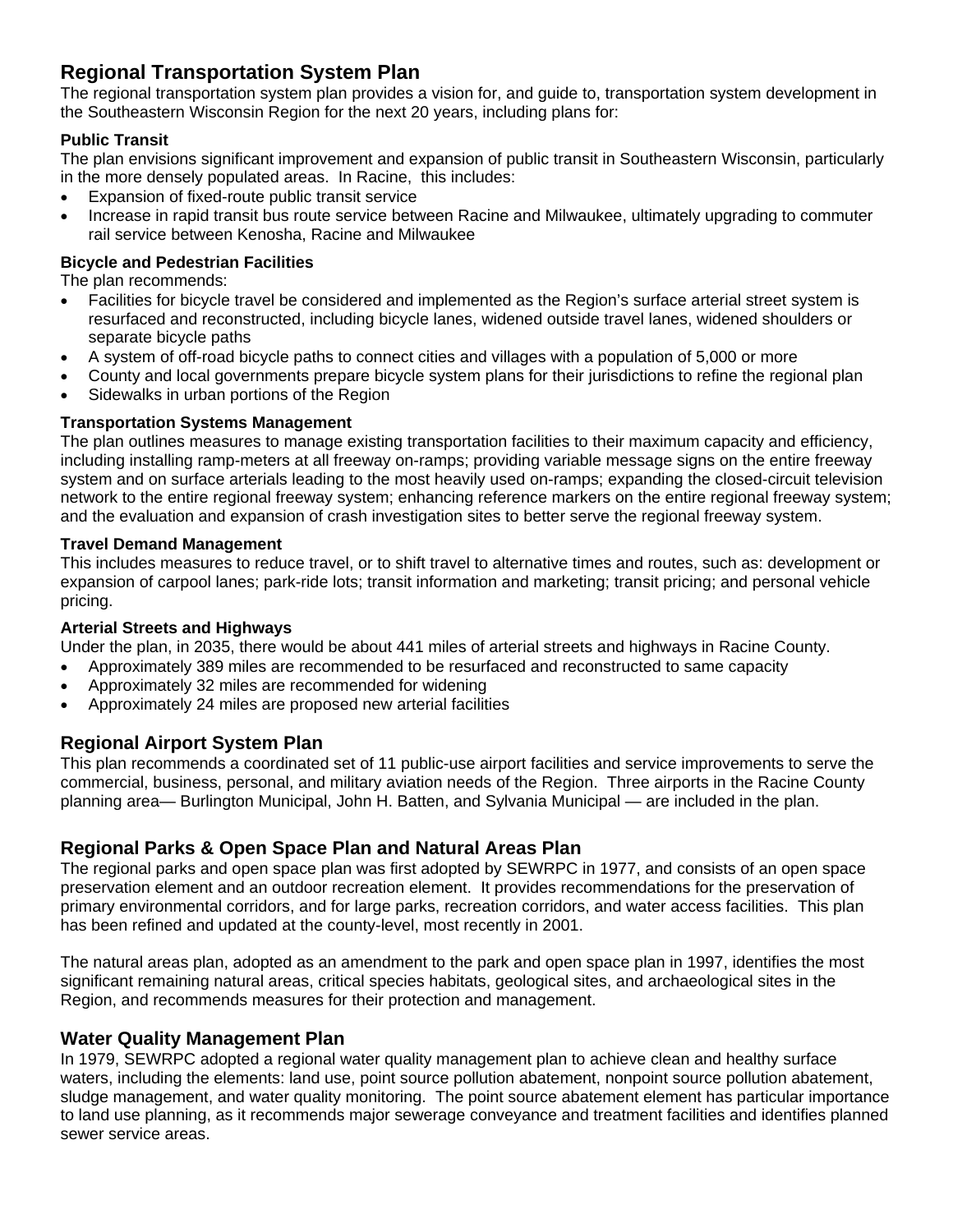# **Regional Water Supply Plan**

SEWRPC is currently conducting a study to help develop a regional supply management program. The plan, to be completed in 2008, will include: water supply service areas and projected demand for water use; recommendations for water conservation efforts; evaluation of alternative sources of supply, recommended sources of supply, and recommendations for development of the basic infrastructure required to deliver that supply; identification of groundwater recharge areas to be protected; specification of new institutional structures necessary to carry out plan recommendations; identification of constraints to development levels due to water sustainability concerns.

### **Regional Telecommunications Plan**

In 2003, SEWRPC initiated a regional telecommunications planning program to provide a comprehensive broadband telecommunications infrastructure, so that Southeastern Wisconsin has the capacity to compete in a global economy.

# **COUNTY AND LOCAL PLANS**

# **County Plans**

**OUTDOOR RECREATION ELEMENT OF THE RACINE COUNTY PARK AND OPEN SPACE PLAN: 2020** 

# **Racine County Park and Open**

**Space Plan** (adopted 1989, updated 2001): This plan has a design year of 2020, and consists of an open space preservation element and an outdoor recreation element to meet the needs of the current and future population of Racine County. The plan recommends: expansion of facilities at Browns Lake golf course, Cliffside Park, Sanders Park, and W.R. Wadewitz Nature Camp; two new parks; 70 miles of recreation trails to be provided by Racine County and the Department of Natural Resources. In total, the plan recommends the County acquire about 3,500 acres of land for recreation and open space purposes.

#### **Racine County Land and Water Resources Management Plan** (adopted 2000, updated 2007): This

plan provides a comprehensive guide for addressing the full range of land and water resource management issues facing Racine County. It includes an assessment of land and water resource conditions, as well as public input to gauge citizen perspectives on conservation issues. The



plan establishes ten goals, ranging from reducing sedimentation in agricultural drainageways, to protecting groundwater and surface water, to improving overall water quality and wildlife habitat. Implementation actions and activities for each goal are also identified.

**Economic Development Plan 3.0** (adopted 2006): This plan provides strategies and action items specific to the future economic vitality of Racine County. The plan identifies eight challenges and action items to address each challenge. These include the creation of an entrepreneurial culture, fostering a spirit of cooperation between eastern and western Racine County, and properly linking land use with future business development.

Other Racine County plans summarized in Chapter VI include: **Farmland Preservation Plan** (adopted 1982) and **STH 36 North Corridor Design plan** (2005).

# **City, Village, and Town Plans**

Of the 17 cities, villages, and towns\* participating in the County's multi-jurisdictional comprehensive planning effort, all but the Town of Norway have a plan that, at minimum, contains a map of proposed land use. Each of the cities and villages has a land use or master plan. 11 communities have adopted local park and open space plans. *\* The Town and Village of Rochester were consolidated as the Village of Rochester in December 2008.*